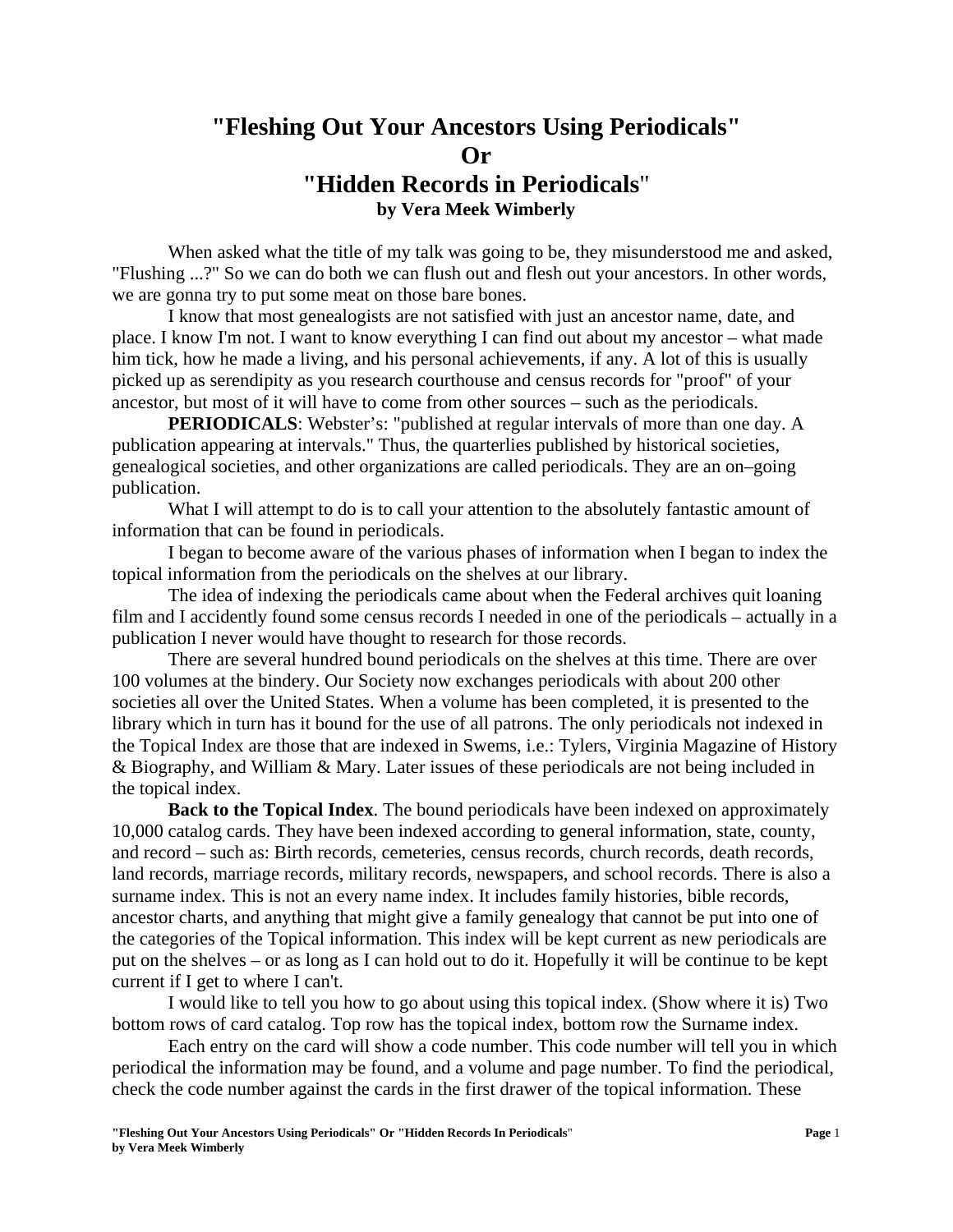code numbers are also listed on the handout of the periodicals on the shelves of our library.

 When you have your information from the card catalog, then find your periodical on the shelf. The first digits of the code number will give you the state where the periodicals will be found. After you have found the periodical, then you have your page number – and viola – you have your information.

## **What Is The One Most Important Key To Genealogical Literature?** *The Index***.**

 To speed your research and to prevent you having to read the entire article – look in the index of this periodical. A word of warning about indexes. Be sure you read the heading for the index. Most periodicals are indexed in the last issue of the volume; however, you will find some indexes in the first issue of the next volume. Be sure you are looking at the right index for the right volume or you might miss your guy. Some periodicals are indexed in each issue. Be sure you don't overlook your ancestor by not having the right index.

**Regarding The Surname Catalog.** The page number that gives a reference to your relations may not be the only reference to your ancestors. Check the indexes in these volumes as well.

 I understand there are approximately 290 genealogical periodicals being published in the U.S. alone. This does not include exclusively historical publications or family history publications. So we exchange with a fair amount of societies.

There are **Several Different** kinds of periodicals being published.

 **1. Those Periodicals Which Cover Mostly Courthouse Records**. Nearly every society who publishes a quarterly is publishing their county records or surrounding county records – some even statewide.

We publish almost exclusively – Montgomery County records in *The Herald*. I have heard some criticism regarding this, but no one comes across with anything to be published from other counties or states. If anyone wishes to submit records or something outside of Montgomery County, I will be happy to include them in *The Herald*. All I ask that the material be original and unpublished.

 Some societies publish not only their own county records, but records from all over. There are some publications that set out to publish other state records than their own. For instance – the *Georgia Genealogical Magazine* has and is publishing all the courthouse records of the southern counties of South Carolina. It would probably never occur to most of us to go to Georgia to look for South Carolina records – but they are there.

 Courthouse records consist of: Marriage Records, Land records, Probate Records, Court minutes, etc.

## **2. Publications Devoted To Family Information**.

These publications have all sorts of good information:

 a. **Bible Records.** Many genealogists have very carefully tried to preserve bible records by submitting them to different publications for publishing. I understand Rosamond Stewart recently found a bible record in a periodical that she had been searching for several years. If you have any bible records that you have not submitted for publication – do submit them to some society for publication in their quarterly – preferably to an area where these people named in the bible record lived. Or, naturally, we will be happy to publish any bible record in *The Herald*.

 One of these days you will be an ancestor and one of your descendants will think it was real neat of great–grandma or great–grandpa to be thoughtful enough to publish those bible records.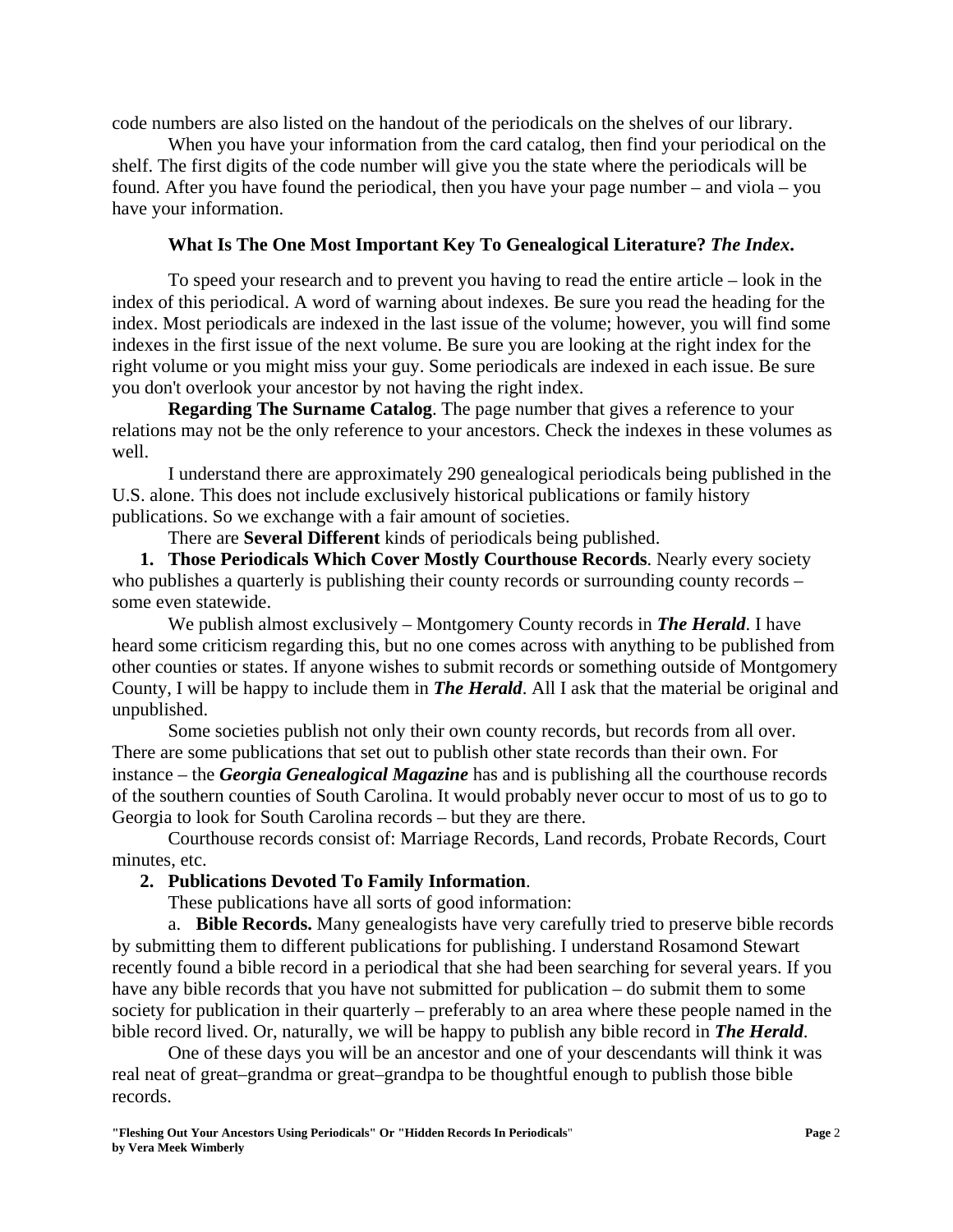b. **Family Stories & Genealogy**. More often than not, the family stories submitted to a periodical for publication has a tie with that particular county or state, but not always. These family stories sometime consist of complete family lines back to the emigrant or beyond – sometimes just records on a single family, but they are all important.

 These family records sometimes include generation and Ahnentafel charts. Have you checked the periodicals in the area of your research for a family history or generation chart of your family?

 Some publish the charts in the form they are compiled on – others list them by generation numbers (which I find difficult to decipher – though it does save space). Bear in mind that these ancestor charts may not necessarily be published in the area from which your ancestor lived, but most probably where the person submitting the chart resides. Don't hesitate to check a California publication for an ancestor chart that might have your New York ancestor name shown.

 c. **Cemetery Records**. You may find the same cemetery published in more than one periodical; surveyed by different persons – and perhaps a wide time span. It would do well to check both listings for differences or added information. As you know, some cemeteries are deteriorating rapidly and one surveyor may have a record that the other doesn't. In some cases the surveyor may add bits of information that he has knowledge of to the cemetery record, i.e. marriage dates, relationships, etc.

 Check your older periodicals – they may have cemeteries which may have been since vandalized or overgrown & lost forever.

## **Do you know where you are most likely to find records of unmarked graves?** – *The Periodicals.*

 d. **Queries**. Most periodicals carry query sections. Check this section, for you can get many good clues from the queries. Remember – the query regarding your ancestor may not necessarily be found in the state where your ancestor resided. Most all will originate where the submitter resides, unless the submitter finds a periodical in the area of his then ancestor's residence to publish his query.

 Most queries are free to members only, but well worth the minimal cost if you are looking for an ancestor in a given locale. If you wish to submit a query to any particular publication, please check the periodical query section for cost, if any, and how it should be submitted. Some have a very definite form. And – if you answer a query, and wish to exchange information, don't forget the SASE.

The Car–Del Scribe periodical is nothing but queries.

 e. **Census Records**. A great many census records are being published in periodicals. Many societies have taken the 1850 census, for example, and have pulled out all the people in their county who were born, say in Tennessee, and have published articles on these listings. Chances are that the census records of your area of research have been published by some genealogical society or other. It would be prudent for a researcher (since you have the topical index at hand) to check to see if a particular census has been published before spending two or more hours reading a county census on microfilm. They will also probably be indexed saving valuable research time.

 f. **Death Records**. How did your ancestor die? This information can be obtained from death certificates, mortality schedules and funeral home records. Many selected death certificates and mortality schedules are being published in periodicals. Funeral home records are crammed full of genealogical information. These records show: name, date of death, time, where, usual residence and how long. Birth date and where. Husband or wife of. Parents names and where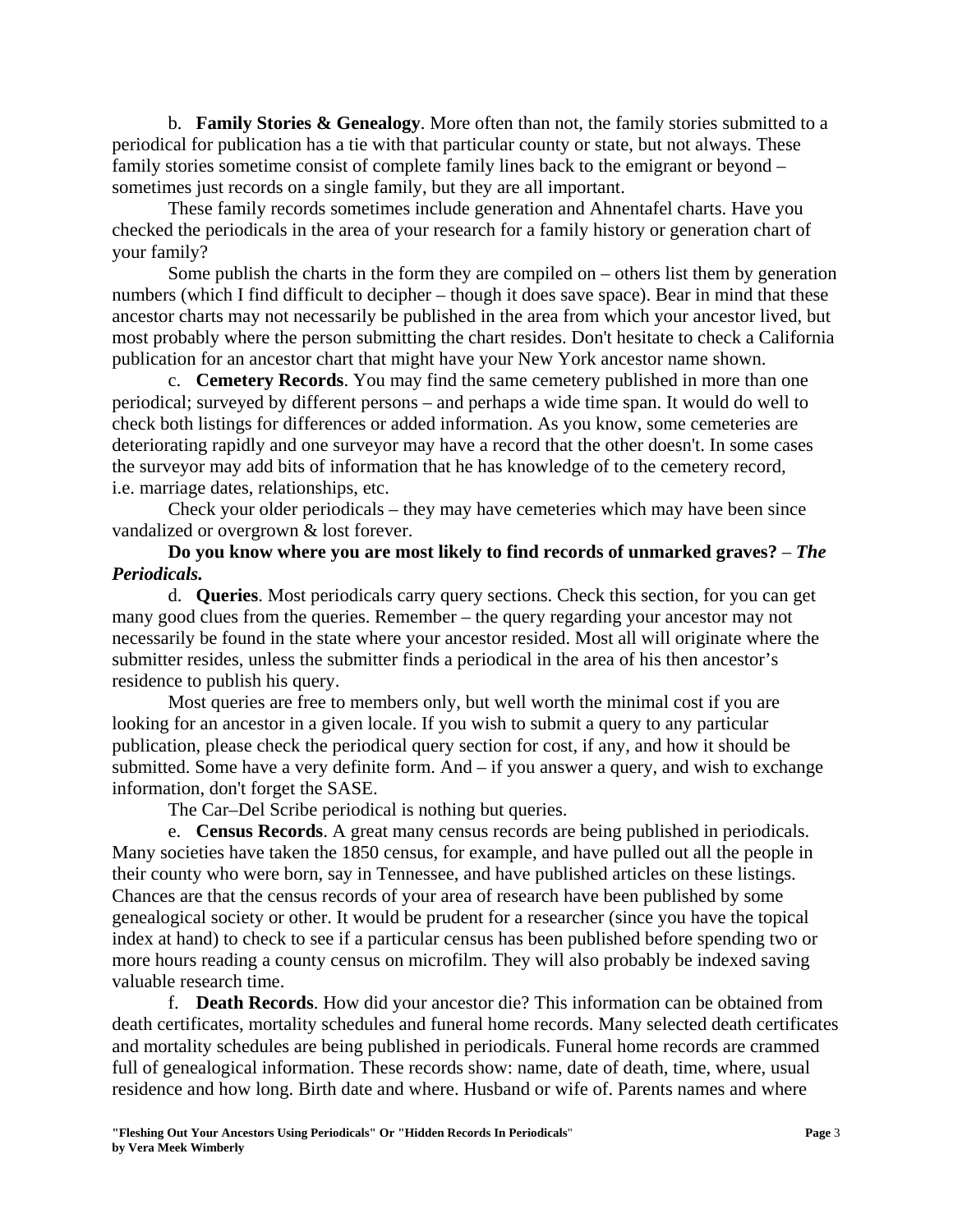born. Doctors' name and cause of death. Names all surviving family members and where residing. Details about the funeral: where, when. Cemetery where buried. And pallbearers. In nearly all funeral home records, you will find at least three generations listed and sometimes more.

 Other sources of death records are newspaper abstractions and we will get to that in more detail in a minute.

 g. **County History**. If your goal is to reconstruct a family history, then an intimate knowledge of the local history of an ancestral home becomes mandatory. County periodicals at one time or another include histories, though most times brief. Read these to help recreate mentally the actual experiences of your ancestors to understand the driving force in their lives and what helped to shape the family unit. To find these in the topical index look under the State/County/History – or you might check State/County/General.

**3. The Third Type of Periodical Being Published That You Will Find In The Genealogical Section Of A Library Is The Historical Reviews**. They give you very good background material. There may be no genealogical information as they are very scholarly dissertations regarding history, but remember, it takes people to make history. This is a good source to find out the history of the area where your ancestor was born, lived and died. A feeling of the area and times around your ancestor puts a little more life into him. Please remember when using periodicals seeking information in a particular state – do not confine your search to periodicals published by organizations in that state. As I mentioned, you will find South Carolina records in Georgia publications; Kentucky records in Tennessee publications.

 The following are records that you may not have thought of or were not aware that they were being published by some industrious genealogy society somewhere:

 **Research in Foreign Countries**? Want to know how to do research in England, France, Ireland, Germany, and many other foreign countries? Want to know how to do research in any state in the U. S. A.? What records are where? Want to know how to do Ethnic Research? You'll find these articles in the periodicals.

**Maps.** What about early maps of the USA (states & counties)? Practically every publication will have a map showing the area covered by their publications. And periodicals such as William and Mary have many early maps of the original colonies and the frontier as it moved westward.

**Would You Like To Know What Legal Holidays** were being celebrated in the early days? Or in a certain time period of your ancestors life? *William & Mary*, Series 2, Vol. 23, page 517 gives a complete list.

**Do You Want To How?** How to compute birthdates from tombstone records? So many years, months & days? *Orange County California Gen. Soc. Quarterly* Vol. 18, page 18 will give you a mini–course on how to do this.

What about Calendars to compute days of the week?

The *Oregon Gen. Soc. Bulletin*, Vol. 19, page 60 gives a naming pattern:

1st son named after father's father;

2nd son named after mother's father;

3rd son named after father's eldest brother;

1st dau named after mother's mother;

2nd dau named after father's mother;

3rd dau named after mother's eldest sister.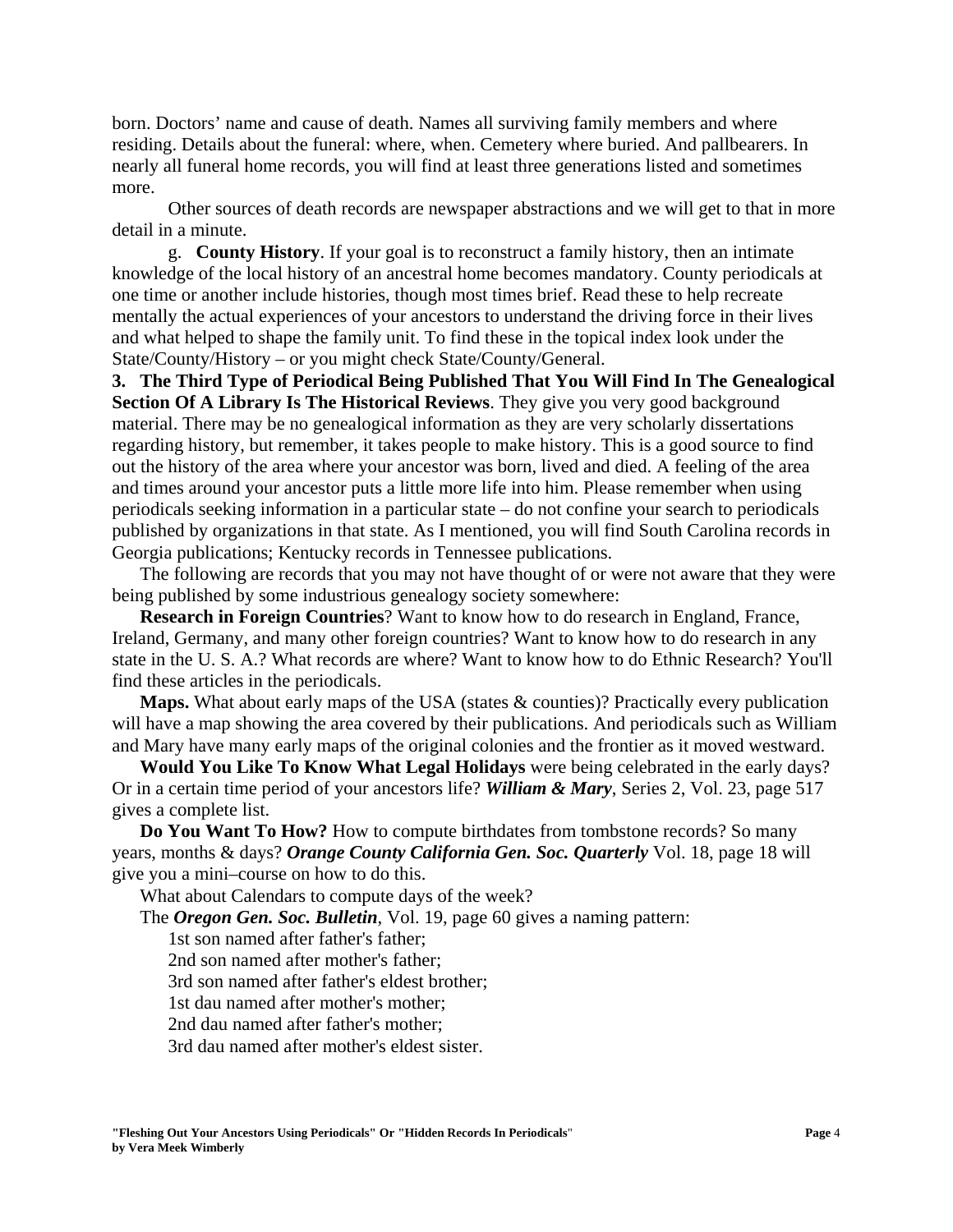*Oklahoma Pontotoc Co. Qtr*. Vol. 12 #4, page 3 has articles: "What's in a Name?"; What names Mean; Nicknames; & What Children's names reveal about ancestors." This is a very interesting article – and very informative.

**Would You Like To Know What Was Going On In The World When Your Ancestor Was Born, Married Or Died?** You will find Chronological World Events; Chronological Calendar of Wars and Chronological Calendar of Battles in Wars in various periodicals.

The International Gen. Exchange has an article on handwriting to help you unravel those hen–scratches of the early documents. There are any number of handwriting articles found in these publications.

**Would You Like To Know What Records Are In The Various College Libraries?** These records are more likely to be of a more personal nature like letters, accounts, diaries, journals, etc. If there is a university in the area where a quarterly is being published, there will probably be a listing of these holdings. If it has not been done, that might make a very good project for some society.

**Would You Like To Know What The Various Archives, Libraries, And Genealogical Societies Charge For Research And Copies?** It is in the periodicals.

**Did Your Ancestor Go To School?** Where? When? If after 1900, you may very well find a school picture. Was your ancestor a teacher? Many school & college records are being published in periodicals.

**Did You Know That** the 1890 Census (partial) of Nacogdoches Co. Texas has been published. The *Chinquapin* publication has published these.

**Would You Like To** have some very good vacation research tips? Check the Thorny Trail, Texas Vol. 9, pg. 116.

**Some Periodicals Are Publishing Church Records**. Was your ancestor religious? Did they attend church? Which one? Was he dismissed (which meant he moved his membership to another town)? Was he baptized? Did he preach? Teach a Sunday school class? Serve on the board of Elders? Was a deacon? Did he help build a church? Have you checked the church records published in the periodicals for an elusive birth, marriage or death date?

**Was Your Ancestor A Doctor?** Treated by a doctor? Many doctors' ledgers have been published. You may also find Medial Registrations (filed in county he planned to practice) published, naming date your doctor ancestor got his doctor's degree, which in some instances will give you his birthplace, birth date, and where he took his degree. There are also hospital histories.

**Was Your Ancestor A Lawyer?** Did he perform a Civil Service? Was he elected to office? Periodicals are publishing City and in some instance County directories as well as telephone books which indicate what your ancestor did for a living. Who of your ancestors had the first telephone?

**Auto Registrations?** Some early auto registrations are being published. Who of your ancestors owned the first car? What kind was it?

**Did Your Ancestor Belong To A Fraternal Society?** Oddfellows, Masons, Elks? In 1897 there were 1,833,304 members belonging to fraternal organizations. These fraternities were forerunners of the American Insurance business. *The Oregon – Beaver Briefs*, Vol. 10, pg. 70 gives a selected list & addresses. There is also *"The Cyclopaedia of Fraternities"* by Albert C. Stevens that my give you a clue.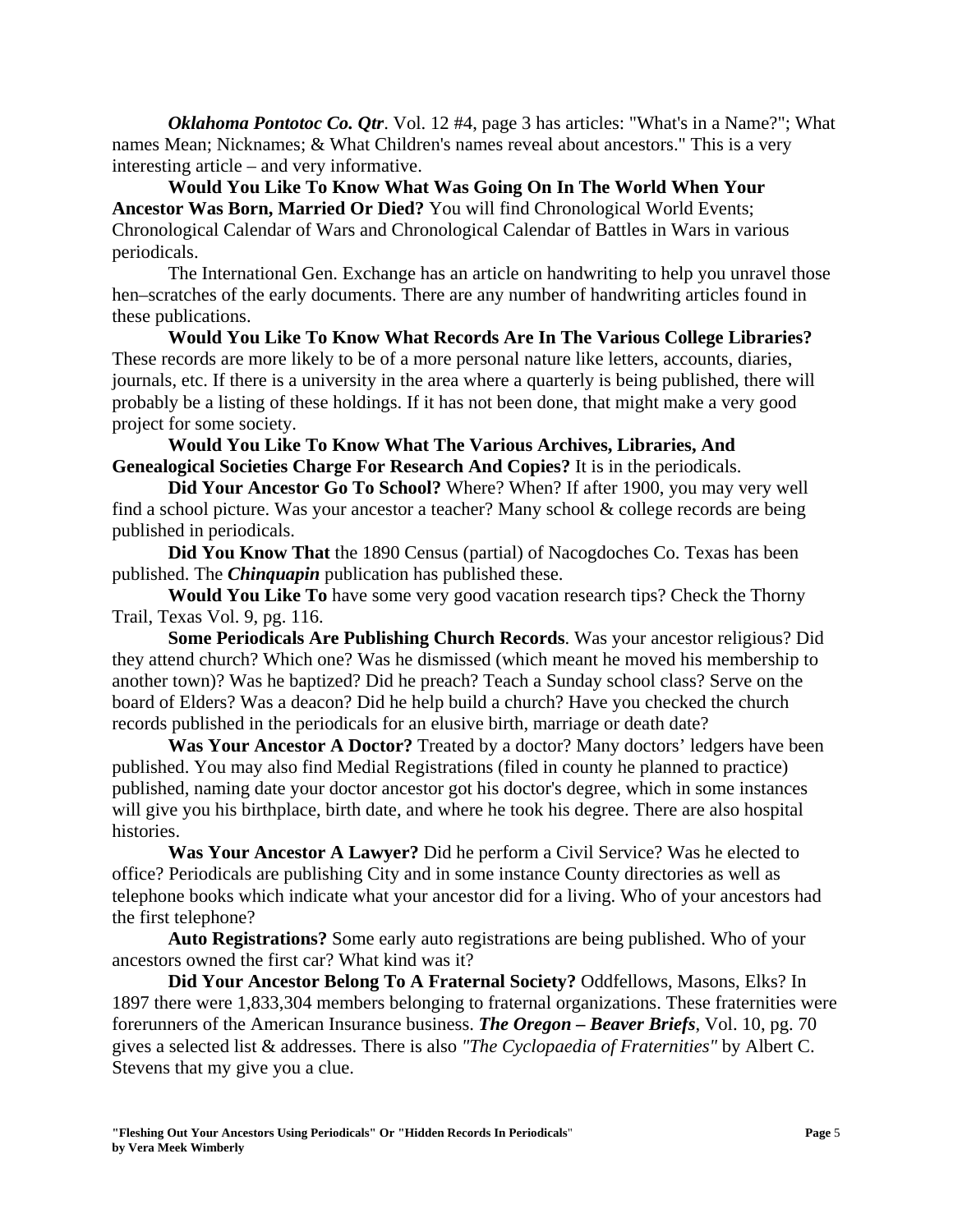**Railroad Man?** The United States of America Railroad Retirement Board, 844 Rush St., Chicago IL 60611 will answer pension questions, if you provide identifying information and SASE.

If he was a Railroad Conductor, he may be listed in the "Order of Railroad Conductors." Check the article published in the *Dallas Quarterly*, Vol. 22, pg 33.

**Could Your Ancestor Write?** If he could, he wrote letters: to relatives, war letters, etc. Many of these have been preserved and published in various periodicals.

**Unclaimed Letters**. After a period of time and the letters not been called for, the addressees were published in the local newspaper advising that if they were called for by a certain time, they would be committed to the dead–letter office. These lists are being picked up and published in periodicals. These unclaimed letters may give you a clue as to when your ancestor may have "moved on," or may have died.

**Was Your Ancestor A Member Of The Lumbermen's Association**? There is a Lumbermen's Monument in Michigan cemetery. These names are listed by the Ohio, Genealogical Aids Bulletin Vol. 9, pg 39.

**If Your Ancestor Owned Land**, then he most probably owned cattle. If he owned cattle, he had a cattle brand. These cattle brands are found in the courthouse records, but many are being published by the local genealogical societies. Did you know that they usually kept the same brand as they migrated? You may, in some instances, be able to trace the migration trail of your ancestor, by tracing the cattle brand.

**Was He A Jockey?** The Jockey Club records of 1785 have been published. I'm not sure of the publication, but look under Virginia – Petersburg County.

**Was Your Ancestor A Circus Performer?** In the *Yellow Jacket, IL* (Great River Genealogical Society publication) you will find a clue where to find a 360,000 name index of Circus people. This includes not only the performers, but anyone connected with the circus. Wouldn't it be neat to find one of your ancestors to be a Lion Tamer?

**If You Can't Find Your Fellow**, he may well have ended up in the State Penitentiary for some reason or other. *The Tip–O– Texas quarterly*, Vol. 19, pg 71, lists persons incarcerated in Alabama in 1850.

One of the very first lectures I attended when I first became interested in genealogy was given by Mary Ulmer, and I'll never forget one thing she said. I cannot quote her exact words, but she said in essence that we could not hold ourselves responsible for anything our ancestors did, and if we found they had engaged in some unsavory act or behaved themselves in an unacceptable manner, remember that we had no control over his actions, and should not condemn him for it. That ancestor above all needed someone to live him. I vowed right there and then if I ever found a horse–thief that I would frame him and hang him on the wall. I haven't found any horse–thieves, but the ancestor I have had the most fun tracing down was an old rascal who left a wife and seven children in Arkansas without a word and ended up in Louisiana with another wife and six more children. He died thinking he was a bigamist – but I have the records to prove he was divorced by his first wife one month before he married his second wife – but he didn't know it. I do think he needs a lot of love. Back to the periodicals…

**Petitions**. Did your ancestor sign a petition? Petitions serve to place an ancestor in a certain geographical location in a given time period. Check these petitions. It may give an insight to his religious or political convictions. He may have signed a petition to lay off county lines; open a saloon; construct road, courthouses; for replacement or removal of a public official.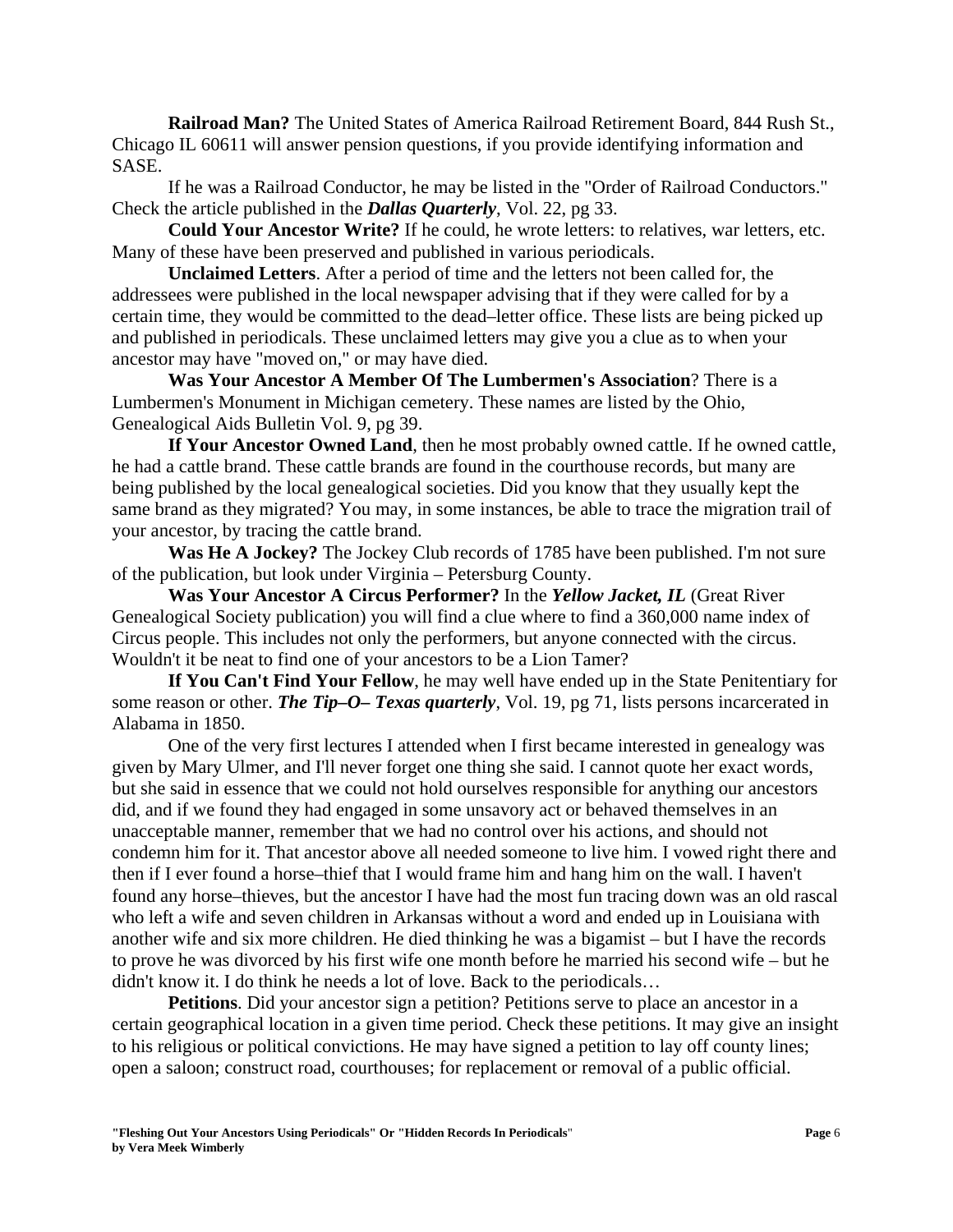AS EARLY AS 1893, Domestic Money orders were being used to transfer monies. These money order records will show the name and to whom paid, and how much. *Black Hills Nuggets Quarterly SD* have published some of these in Vol. 14:11

**Was Your Ancestor Wealthy?** Or did he reside on the Poor Farm. Some Poor Farm records have been published. In the *Schule Rite Periodical*, Ill., Vol. 9, pg 109 you will find Letters to Santa Claus. The genealogical items found: Ages of children, nearly always mention younger brothers & sisters who cannot write. Sometimes relates one of the parents' deaths, sometimes where they moved from. Wouldn't it be great to find a letter one of your ancestors wrote to Santa Claus. These have been pulled out of newspapers.

**Speaking Of Newspapers** (and I told you I would), Newspaper abstractions are very important to genealogical research – and especially in putting skin on the bones of your ancestors. He may have been the host or she the hostess of a party naming his friends and neighbors or relatives. He may have advertised for letters of administration. You will find obituaries, marriages, births. Fair results: Did your ancestor own a prize pig? Racehorse? Win a prize for apple jam at the local friar? Did he sue somebody? Did somebody sue him? You can bet it will be in the newspapers. When he moved from one locale to another or was he a newcomer to the area, it was news in those days.

**Did He Advertise His Wares As A Merchant?** Did he advertise to sell or buy a piece of property. Did he claim no more responsibility for the debts of his wife?

**Did Your Ancestor's Animals Ever Stray From Home?** They advertised in the papers for their return, usually giving the brand.

**Was Your Ancestor Culturally Inclined?** Did he play a musical instrument? Teach music? Did he paint? What kind of sports did he engage in? The local soft– ball team? Horse– shoe pitching champ? Did your Confederate Veteran attend an annual reunion? These lists were published in the newspapers and are being reprinted in periodicals. These records usually give the company, regiment, state enlisted, and lets you know that your ancestor was still living and kicking to be able to attend these reunions. Some came from long distances to be able to attend.

 In some periodical newspaper abstractions you may find if your ancestor owned a general store, a mill, a blacksmith shop.

**Check Those Newspaper Abstractions**. You may be surprised at what you find – and every little item you can find just puts more life in the old boy.

**Circuit Court Records.** These may be found in the courthouses (usually not indexed), but are being published in some periodicals. Did he prove ownership of land? Did he steal his neighbors pig? His daughter? His wife? Serve on a jury? Was he sued or did he sue? Did he carry a pistol?

**Travel**. Did he sign a hotel register? Did he get a passport? These are being published.

**Did Your Ancestor Change His Name?** Was he an orphan and changed it to the family name in which he was adopted? Did he change it to inherit? Did he get a divorce? These records may be found in the State & Local Law Books. The 1871 State & Local Law Books of Illinois families to Wisconsin have been published in the IL *Where the Trails Cross*, Vol. 11, page 2. Many others are being published.

**Military Records.** You will find Military Records – where they are and how to get them is discussed in informational articles. *The Dallas Quarterly*, Vol. 22 gives over 400 Revolutionary War Ancestor Genealogies of both men and women. This is worth investigating. In some instances selected pension records of a certain area have been published. Lists of